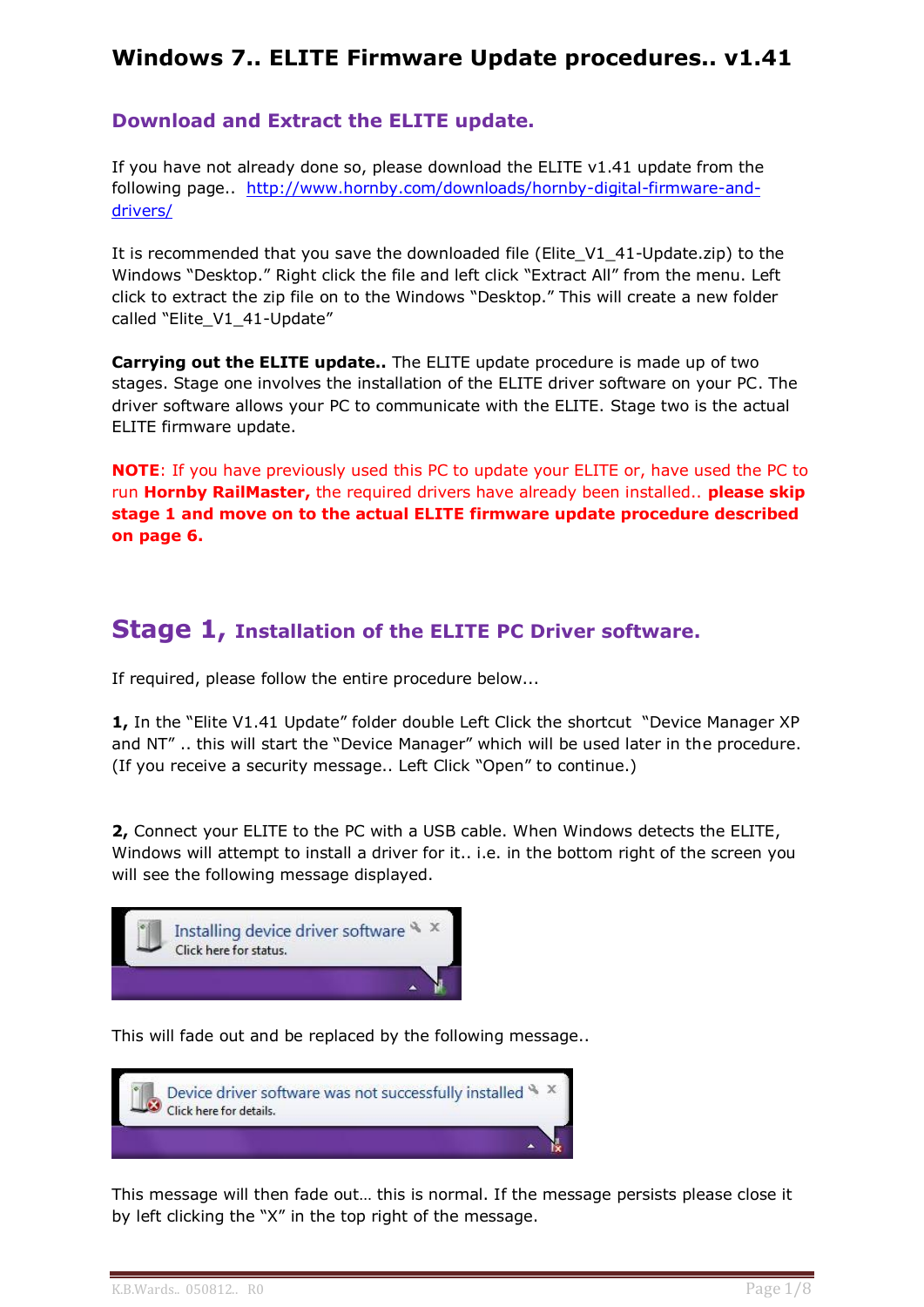**3,** Now look at the "Device Manager" window..



#### **Note the entry in the list "CDC RS232 Emulation Demo"**

**4,** Right Click the "CDC RS232 Emulation Mode" entry and then Left Click "Update Driver Software" in the drop down menu.

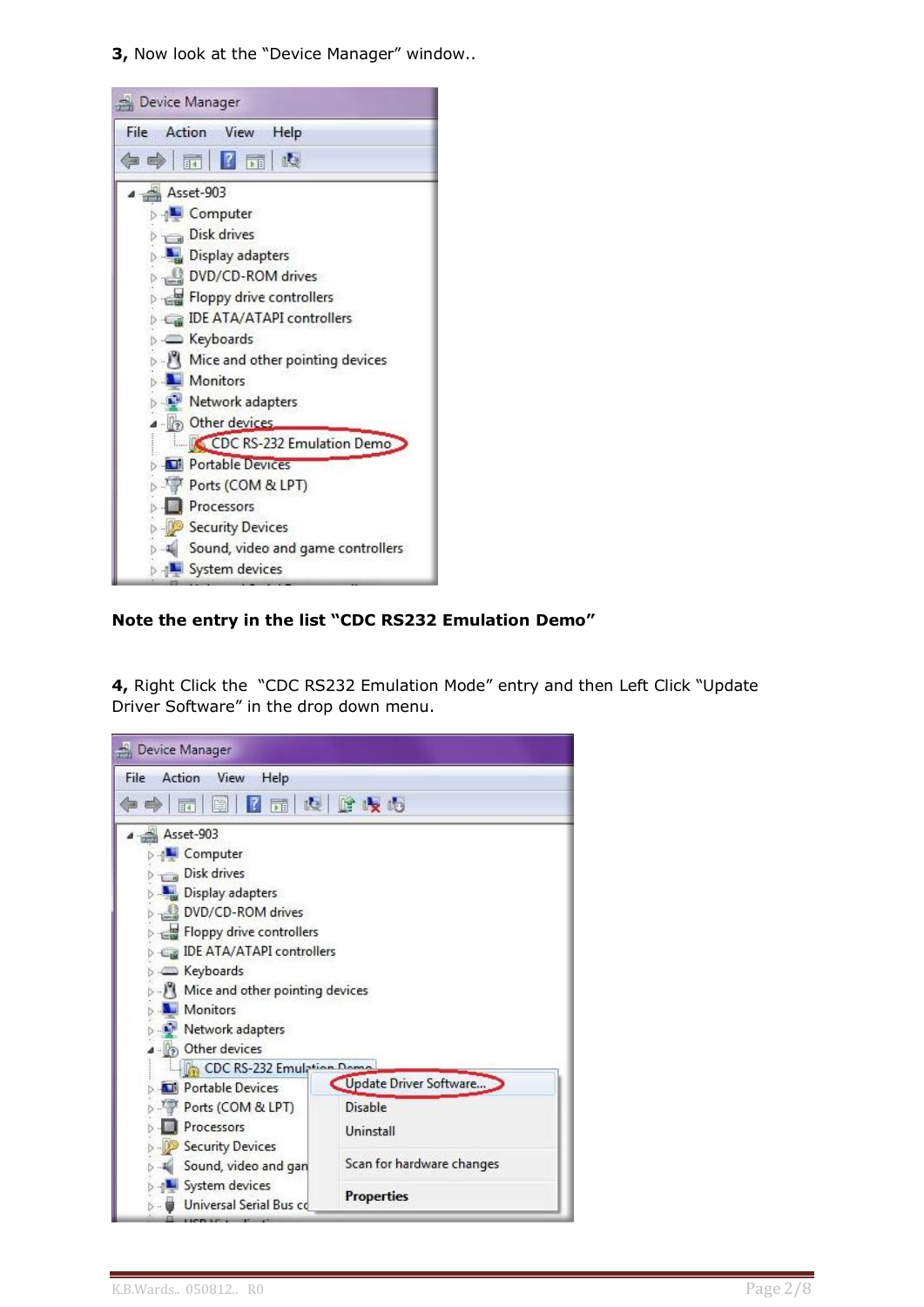**5,** The following message will be displayed..



**Left Click the bottom option i.e. "Browse my computer for driver software."**

**6,** The following Windows will appear..



**If you have originally extracted the downloaded zip file to your Windows "Desktop," left click "Next"**

**Or, Left Click the "Browse" button and browse and select the folder where you extracted the zip… left click "OK." When the above window is displayed.. left click "Next."**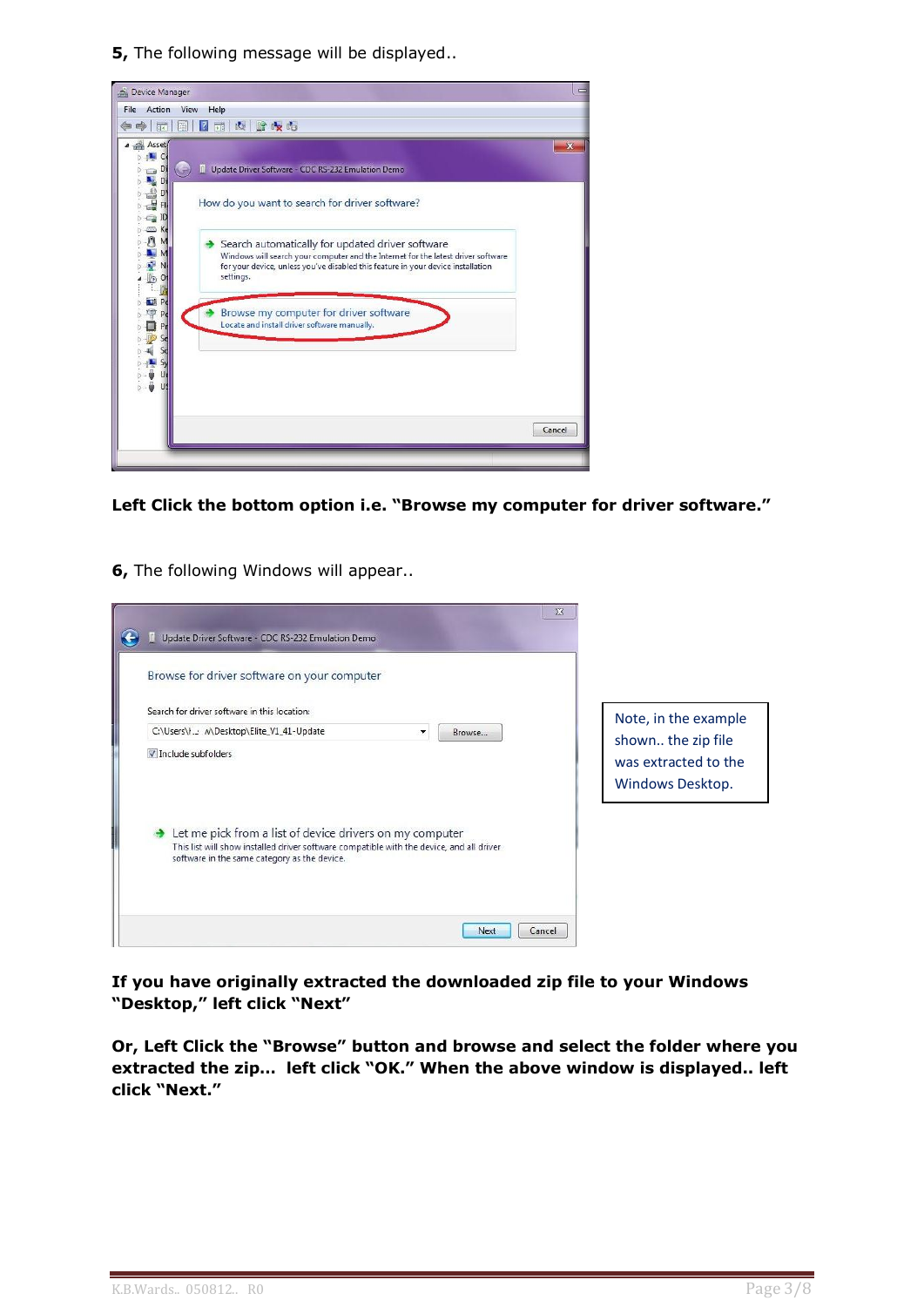**7,** If you are running Windows XP.. the driver will now install. On more recent versions of Windows You may get the following Message..



#### **Left Click the lower option. i.e. "Install this driver software anyway"**

**8,** The driver will now install..



When the driver installation has completed…



**Left Click the "Close" button to complete the driver installation.**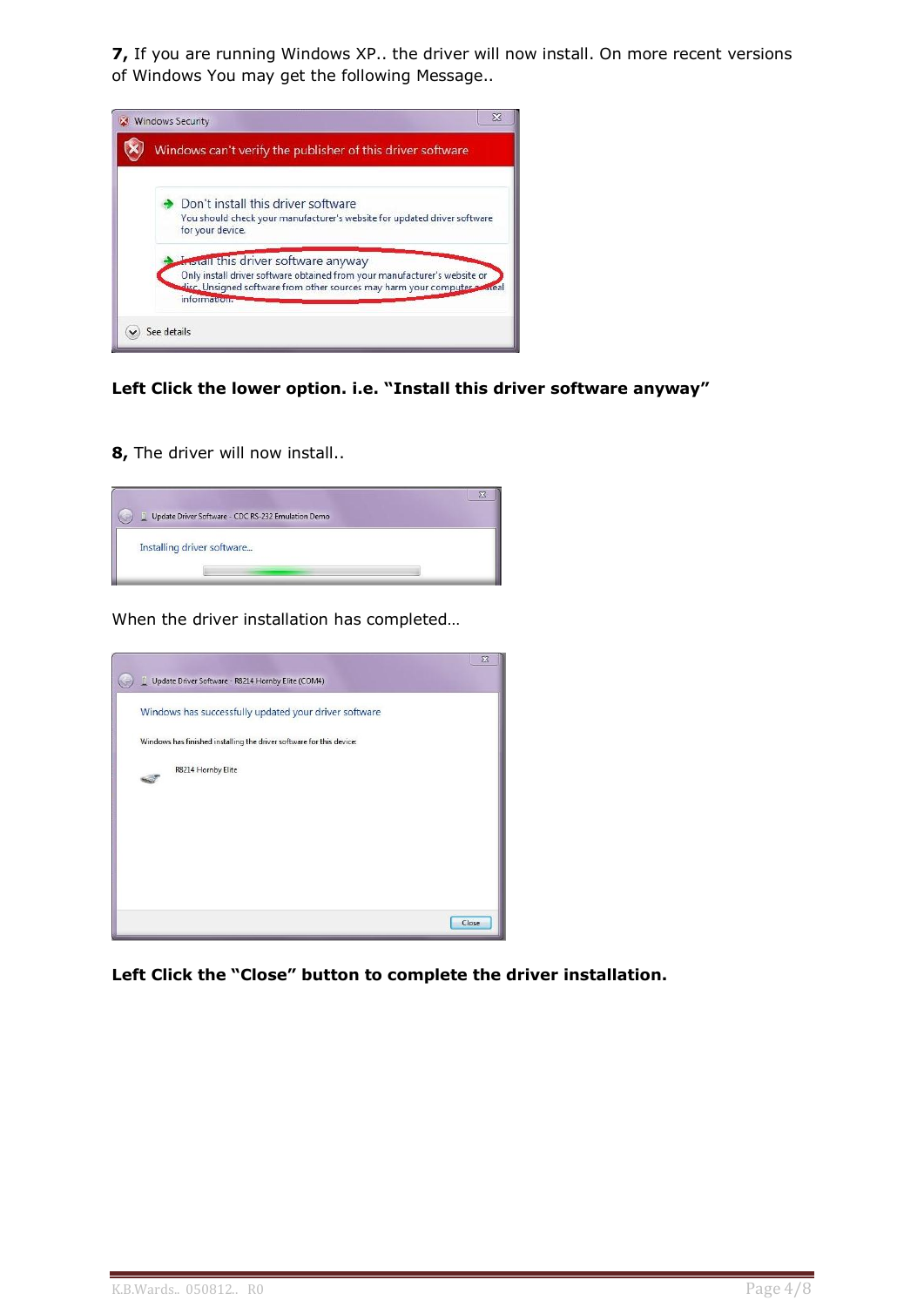**9,** Now observe the "Device Manager" window.

The "CDC RS232 Emulation Demo" has now been deleted and a new entry under the "Ports (COM & LPT)" will show the ELITE driver. i.e.. R8214 Hornby Elite (COMx)



**Please make a note of the COM number. You will need this in the next stage.**

#### **In this example we are using COM4**

**You may now close the "Device Manager" window.**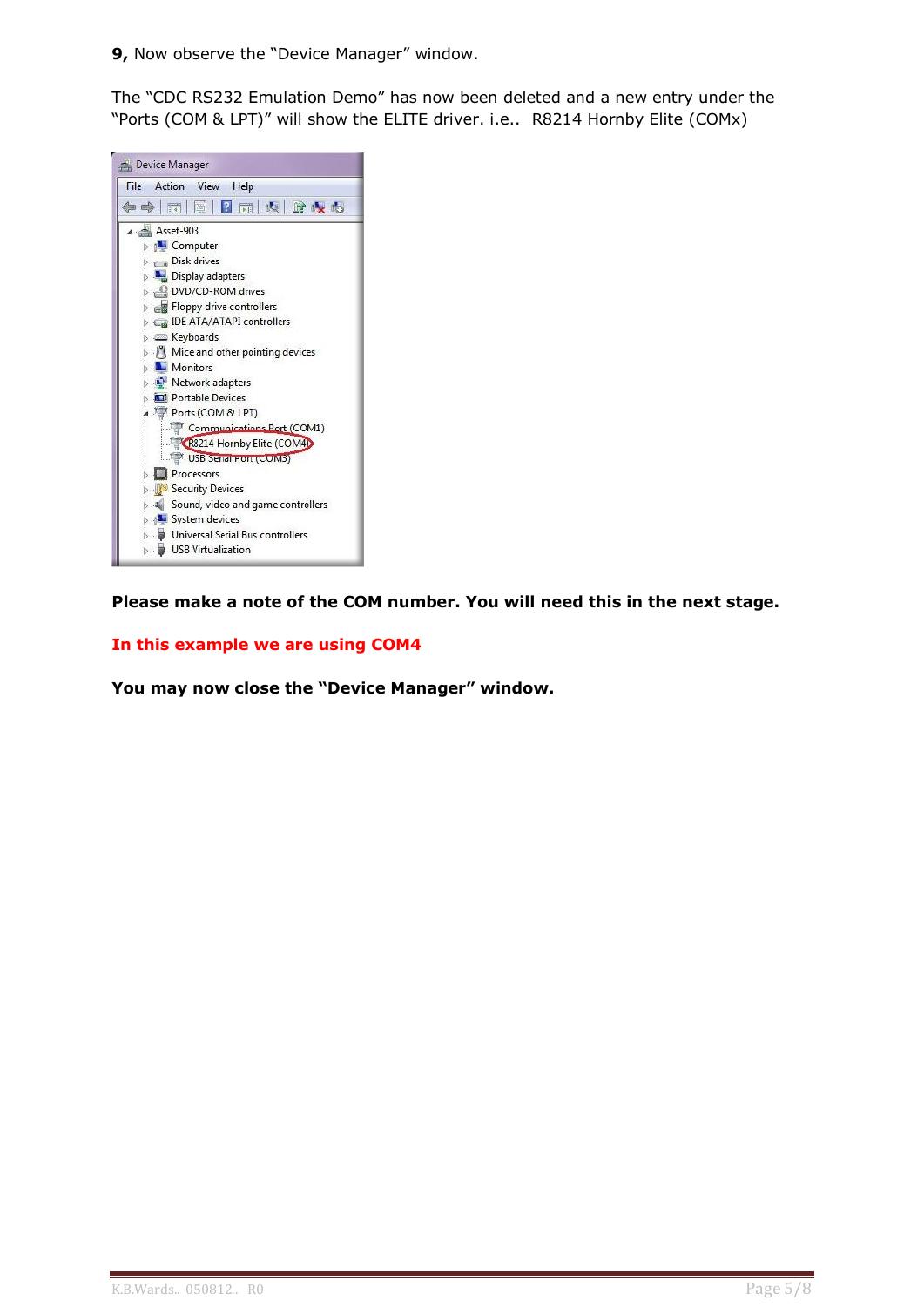# **Stage 2, Updating the ELITE firmware..**

### **Start ELITE in "upload mode" and Connect to your PC..**

With the ELITE unpowered.. Hold the "STOP" button and plug the power cable in, keep holding the "STOP" button for 15 seconds.

Release the "STOP" button and wait for 15 seconds.

Plug in the USB cable and wait for 15 seconds.

## **Start the Update process..**

**Note: Windows 7:** When running the ELITE v1.41 set up ensure that you are logged in as the PC administrator.

**1,** Browse to the "Elite V1.41 Update" folder and **double** left Click the file..

#### **"ELITE V1\_41 UPDATER.exe"**

The following message may be displayed..



**Left Click the "Run" Button to start the update process.**

*Windows Vista and W7: Right Click the "ELITE V1\_41 UPDATER.exe" file and select "Run as administrator" from the drop down menu.*

The update process will normally run without issue, see next.

*However, in some cases where Windows has not been kept up to date via regular updates released by Microsoft, Windows may attempt to update the Windows .NET Framework component. You will need to do this in order to carry out the ELITE update process. See Special Note.. page 8.*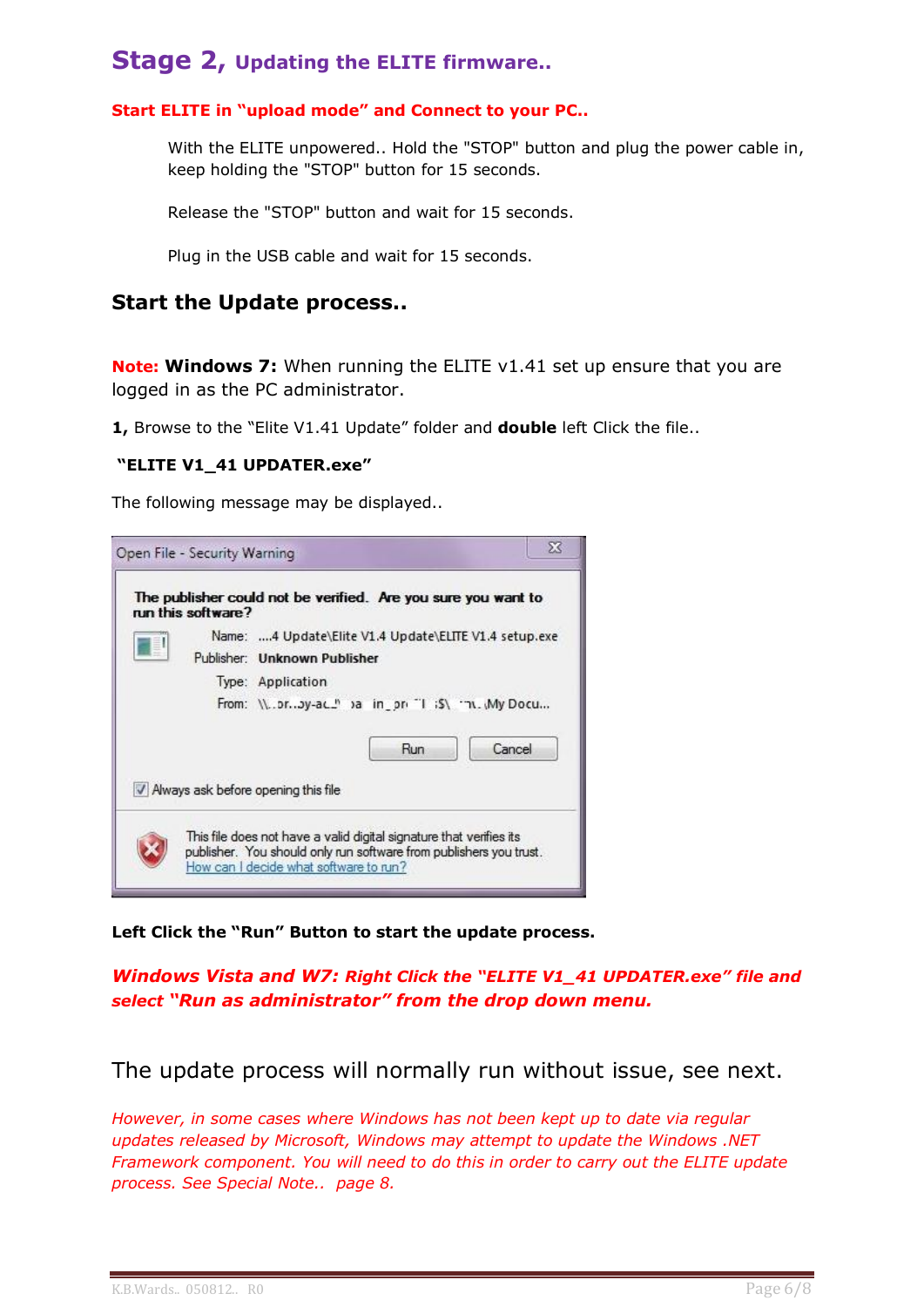# **The firmware update Procedure Continued…**

The following Window will now be displayed.



Left Click the "Next" Button.. the following window will be displayed..

| Firmware Version: 14                                                                        |    |                |
|---------------------------------------------------------------------------------------------|----|----------------|
| Waming: This computer program is protected by<br>copyright law. Unauthorized reprouction or |    |                |
| distribution of this program is not allowed.                                                |    |                |
| All rights reserved.                                                                        |    |                |
|                                                                                             |    | <b>DIGITAL</b> |
| COM <sub>1</sub><br>Port:                                                                   |    |                |
| Please COM1<br>conne COM3                                                                   | is |                |
| COM4                                                                                        |    |                |

From the "Port" drop down list Left Click the COM number noted previously in the "Device Manager" e.g. COM4 in our example.

**4,** Left Click the "Download" Button to start the ELITE update process.

As the update process runs the following Window will be displayed showing a "Progress Bar" .

| <b>Update Finished</b>                           |                              |
|--------------------------------------------------|------------------------------|
| Port: COM4<br>Please select the COM port that is | <b>DIGITAL</b>               |
|                                                  | connected to the Homby Elite |

**Left Click the "Finish" button to exit the update procedure.**